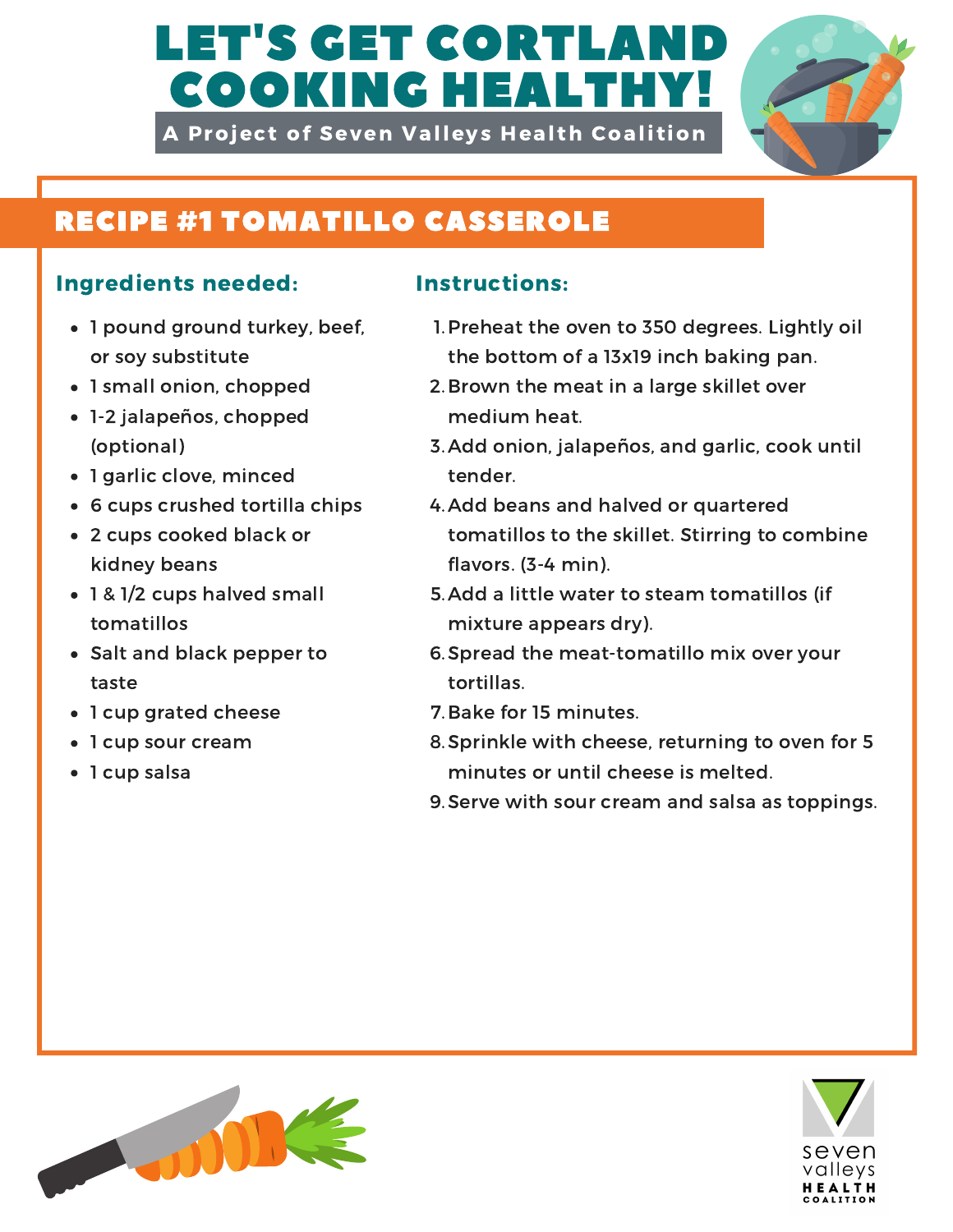# LET'S GET CORTLAI COOKING HEALTHY!

A Project of Seven Valleys Health Coalition



## RECIPE #2 GINGER BLACK BEAN AND PUMPKIN CAKES

### Ingredients needed: Instructions:

- 1 cup black beans, cookedyou can use dried or (1-15oz can black beans)
- ½ cup fresh pumpkin peeled and shredded\*
- 1 egg, lightly beaten
- 1 green onion, chopped (about 2 tablespoons)
- ¼ cup breadcrumbs
- 2 Tbsp fresh cilantro, chopped
- 1 Tbsp fresh ginger, chopped (can substitute with powdered ginger)
- 1 Tbsp fresh parsley, chopped
- 1 teaspoon fresh garlic, chopped
- 1 teaspoon fresh lime juice
- 1/8 tsp cayenne pepper
- Olive oil to sauté

- 1. In a medium bowl mix together the black beans, pumpkin, egg, green onion, breadcrumbs, cilantro, ginger, parsley, garlic, lime juice, and cayenne pepper.
- 2. Form into small cakes (or patties).
- 3. In a large sauté pan, add enough olive oil to lightly cover the bottom. Heat over medium heat. Add patties and cook for about 5 minutes on each side.
- \*Instructions if using dried black beans:
	- 1. Rinse the beans with cold water.
	- 2. Place the beans in a bowl or pot and cover with three times the volume of water (ex. 1 cup beans : 3 cups water).
	- 3. Soak the beans for up to 8 hours at room temperature or slightly longer in the refrigerator.
	- 4. To cook the beans, bring them to boil, then reduce and simmer until beans are tender but still firmly hold their shape.

\*Alternative substitutes - butternut, acorn, or Note: Recipe forms about eight (8) patty cakes.

other winter squash